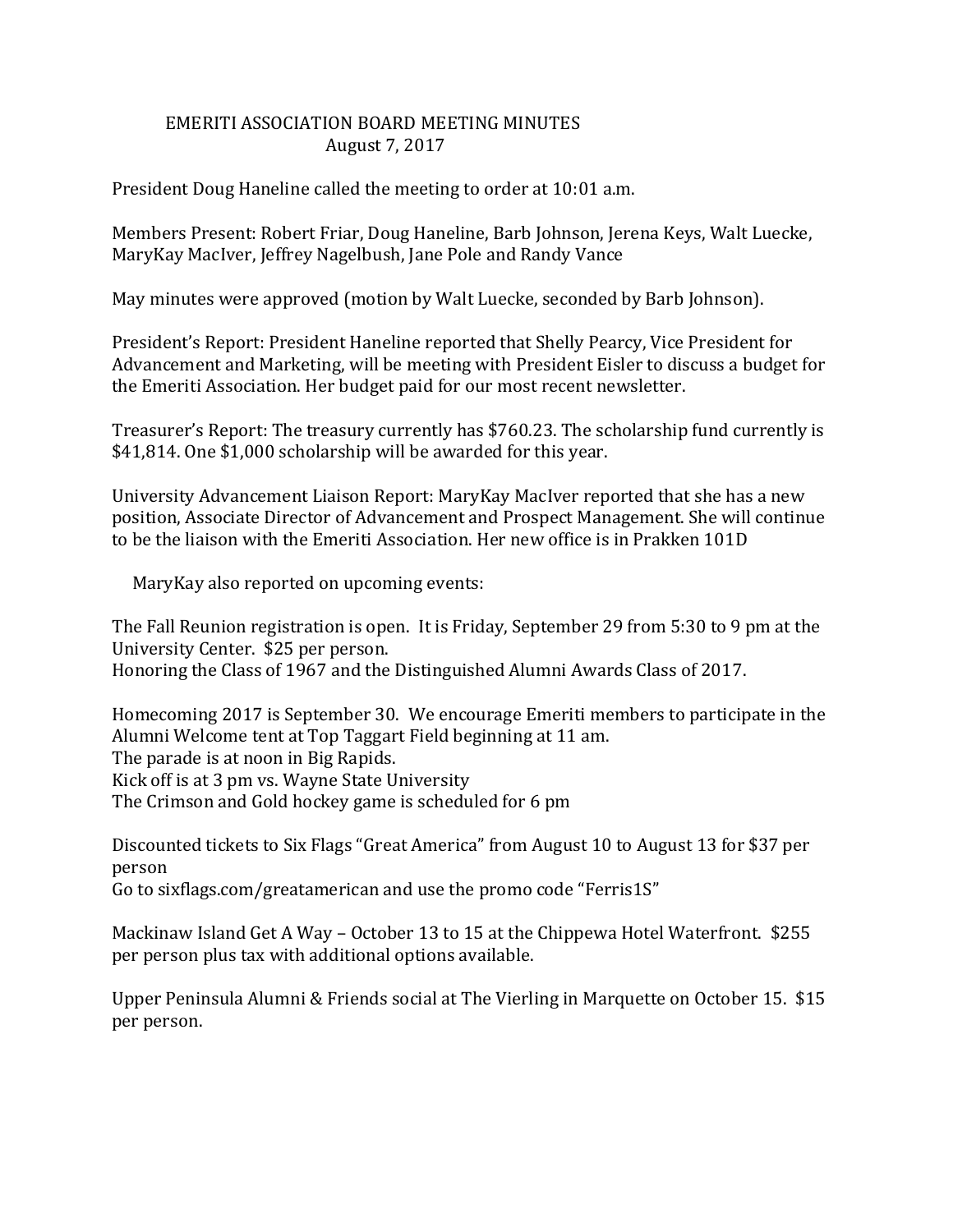Other events

Founders' Day will be held Thursday, August 31. Helen and Woodbridge's great, great granddaughters will be in attendance.

The Ice Cream Social will be held from 4 to 6:30.

Save the Date for the Foundation Benefit on November 3. Aly Raisman from the US Olympic Gymnastics team will be the speaker.

Publicity: MaryKay sent a notice of this meeting through University Wide Notices on August 3. A Facebook posting announcing this meeting was made on August 3.

Social: Walt Luecke reported that the fall picnic at Hemlock Park will be on August 16, gathering at 11:30 a.m., eating at noon. The Alumni association has ordered the chicken. Beverages were ordered from catering. Members should bring a dish to pass and tableware. An email reminder will be sent.

The fall luncheon will be on October 4th. A discussion was held as to where to have the luncheon this year.

Membership: Barb Johnson said there were no new members. The Board discussed what the Association should do for new members.

Service: Condolences were sent to the families of Richard Pisacreta, Ronald Ham, and Michael Lafferty.

Professional Concerns: No report

Fundraising Committee: See treasurer's report.

Helen's Garden: MaryKay reported that geraniums and marigolds are making a big color statement in the garden this summer. A tree and some additional boxwoods have been ordered for the fall. Planting date still TBD. Ferris' Physical Plant has been very helpful.

Florida and Arizona Liaisons: Barb Johnson reported that February 8 is the next Arizona get-together at the Golden Corral in Tucson.

Newsletter: Randy Vance reported that the deadline for the September newsletter is August 15th. President Eisler will have a guest column. We have only had 3 responses to our invitation to become part of a speaker's bureau.

Social Media: Dale Hobart updated the calendar.

Old Business: None

New Business: The Board discussed some goals for 2017-2018: work out budget issues,